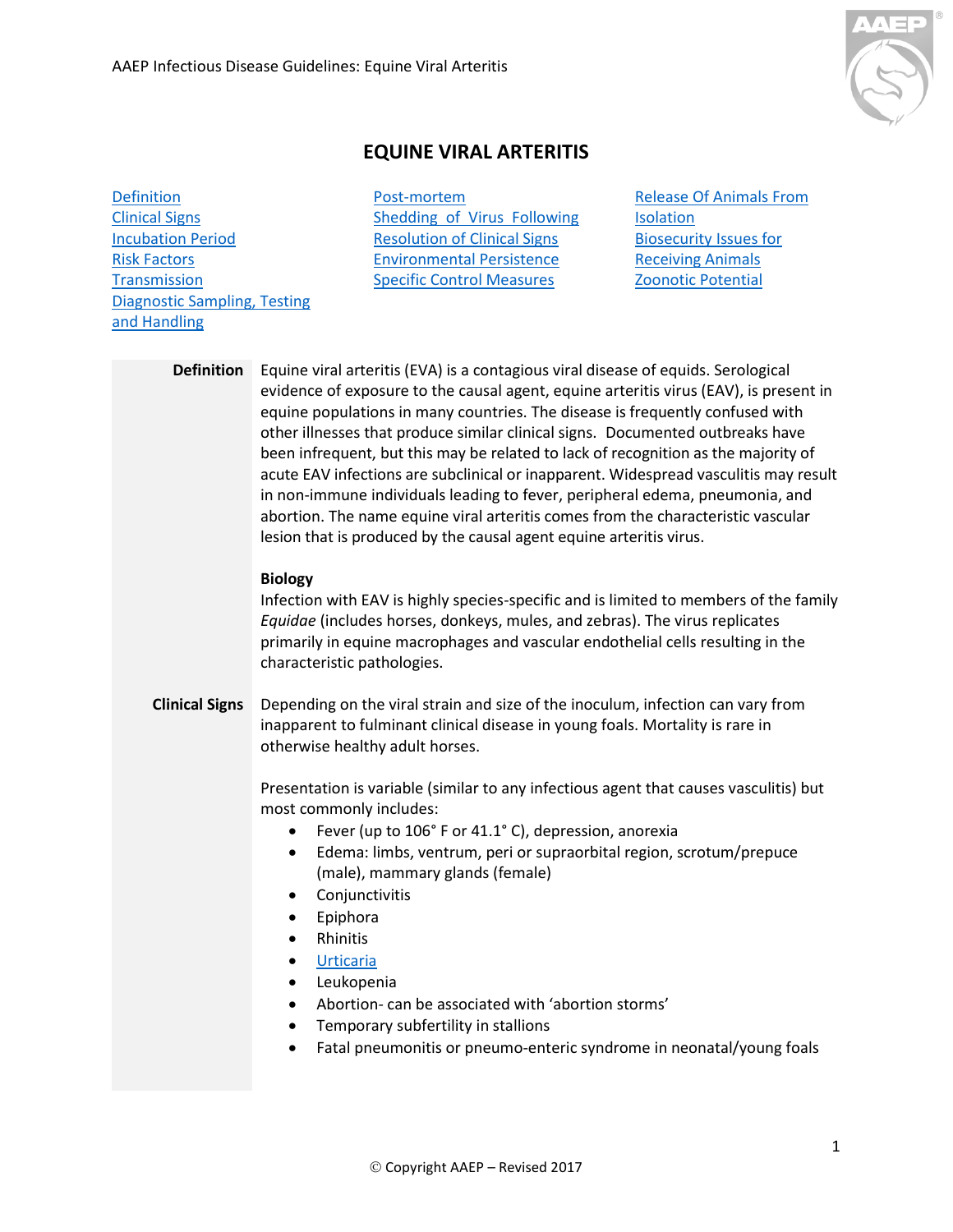

<span id="page-1-1"></span><span id="page-1-0"></span>

| <b>Incubation</b><br><b>Period</b>                                      | The incubation period following respiratory spread is 2-3 days. Post venereal<br>spread the incubation period is usually 6-8 days but may be up to 14 days in some<br>cases.                                                                                                                                                                                                                                             |  |  |
|-------------------------------------------------------------------------|--------------------------------------------------------------------------------------------------------------------------------------------------------------------------------------------------------------------------------------------------------------------------------------------------------------------------------------------------------------------------------------------------------------------------|--|--|
| <b>Risk Factors</b>                                                     | Inapparent carrier stallions shed virus constantly in their semen. Fresh cooled or<br>frozen semen is highly infectious. Acutely infected shedding mares and stallions<br>(first-time vaccinated mares bred to infected stallions can experience a limited<br>reinfection cycle and shed EAV).                                                                                                                           |  |  |
| <b>Transmission</b>                                                     | <b>Respiratory</b> (most common)<br>Droplet spread of respiratory secretions from acutely infected horses and<br>٠<br>congenitally infected newborn foals<br>Contact with placental membranes, fetal fluids and tissues from cases of<br>$\bullet$<br>EAV abortion                                                                                                                                                       |  |  |
|                                                                         | <b>Venereal transmission</b><br>Acutely infected stallions or mares.<br>• Virus present in infective fresh, cooled, or frozen semen<br>Carrier stallions act as a reservoir of EAV and can become chronic carriers<br>$\bullet$<br>and maintain the virus in the horse population<br>There is limited evidence of transmission by embryo transfer from a donor<br>$\bullet$<br>mare inseminated with EAV-infective semen |  |  |
|                                                                         | <b>Indirect transmission</b><br>Fomites such as breeding shed equipment, phantoms, contaminated<br>٠<br>twitches, head-collars, clothing, and the hands of animal care personnel<br>Artificial insemination<br>$\bullet$<br>Semen<br>$\bullet$<br>Vaginal secretions<br>Urine<br>Feces                                                                                                                                   |  |  |
|                                                                         | <b>Congenital</b><br>Infection in foals born to mares infected in late gestation<br>$\bullet$                                                                                                                                                                                                                                                                                                                            |  |  |
| <b>Diagnostic</b><br>Sampling,<br><b>Testing and</b><br><b>Handling</b> | Diagnosis based on clinical signs is problematic due to the wide array of clinical<br>signs, the similarity of presentation to those of certain other diseases, and the<br>frequency of inapparent infection/horses mildly affected with disease.                                                                                                                                                                        |  |  |
|                                                                         | Equine arteritis virus should be suspected whenever high fever, peripheral edema,<br>and signs of upper respiratory infection (oculonasal discharge) are present.<br>Diagnosis cannot be based purely on clinical signs alone as they are non-specific.                                                                                                                                                                  |  |  |
|                                                                         | Differential diagnoses include EHV-1 & 4, equine influenza, equine rhinitis virus A<br>& B infections, purpura hemorrhagica, equine infectious anemia, allergic reactions,<br>and toxicosis from ingesting hoary alyssum (Berteroa incana). Subclinical EAV<br>infection is difficult to determine.                                                                                                                      |  |  |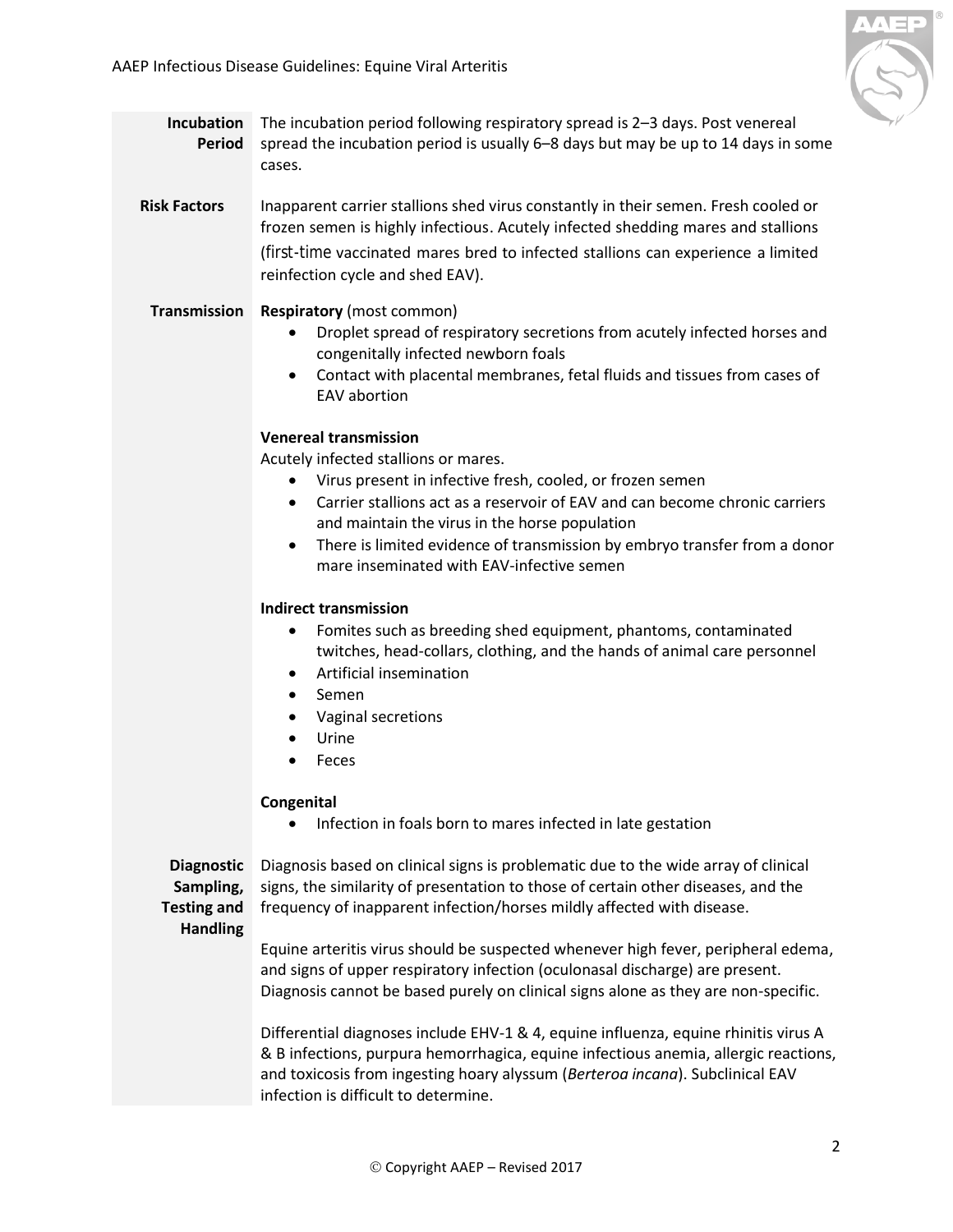

## **Sampling, Testing, and Handling**

| Sample                      | <b>Test</b>         | <b>Shipping</b> | <b>Handling</b>   |
|-----------------------------|---------------------|-----------------|-------------------|
| Nasopharyngeal              | RT-PCR and/or       | Leakproof       | Chilled           |
| washings<br>or swabs        | viral isolation     | container       | overnight         |
| <b>EDTA or citrated</b>     | RT-PCR and/or       | Leakproof       | Chilled           |
| whole blood<br>(no heparin) | viral isolation     | container       | overnight         |
| Semen                       | RT-PCR and/or       | Leakproof       | Chilled or frozen |
|                             | viral isolation     | container       | overnight         |
| Fetal membranes             | RT-PCR and/or       | Leakproof       | Chilled or frozen |
| or fetal tissues            | viral isolation; FA | container       | overnight         |
| (lung, liver,               |                     |                 |                   |
| kidney, spleen)             |                     |                 |                   |
| Sera(paired)Acute           | <b>Virus</b>        | Red top tube or | Chilled           |
| and                         | neutralization      | leakproof       | overnight         |
| convalescent                |                     | container       |                   |

Diagnosis is made based on laboratory testing (virus isolation, RT-PCR testing, and/or serological examination of paired sera).

- Sampling for virus detection should be initiated as early as possible after onset of fever and/or other clinical signs. EAV is stable at refrigeration or lower temperatures. With exception of unclotted blood samples, specimens should be refrigerated or frozen and shipped on frozen freezer packs. Unclotted bloods should be kept cold but not frozen in transit to the laboratory
- Paired (acute and convalescent) sera should be collected over an interval of 2–4 weeks. Previous vaccination history against EVA should be considered when interpreting positive titers. Vaccinated individuals may develop a serologic response or a rapid rise in titer in response to natural exposure to infection
- <span id="page-2-0"></span>Post-mortem EAV infection rarely results in a fatal outcome in horses; however, it can be **Examination** associated with isolated cases or outbreaks of multiple cases of abortion. Evidence suggests lethal EAV infection of the fetus is the cause of abortion. Because the aborted fetus contains high levels of virus, all appropriate biosecurity precautions should be taken to limit spread of the virus. Detailed instructions on collection and submission of samples associated with equine abortion can be found on the Animal Health Diagnostic Center at Cornell University website[. Equine Abortion Kit](https://ahdc.vet.cornell.edu/docs/Equine_Abortion_Kit_Instructions_Forms_and_Tests.pdf)  [and Instructions](https://ahdc.vet.cornell.edu/docs/Equine_Abortion_Kit_Instructions_Forms_and_Tests.pdf)
	- **Treatment** No specific antiviral treatment for EVA is currently available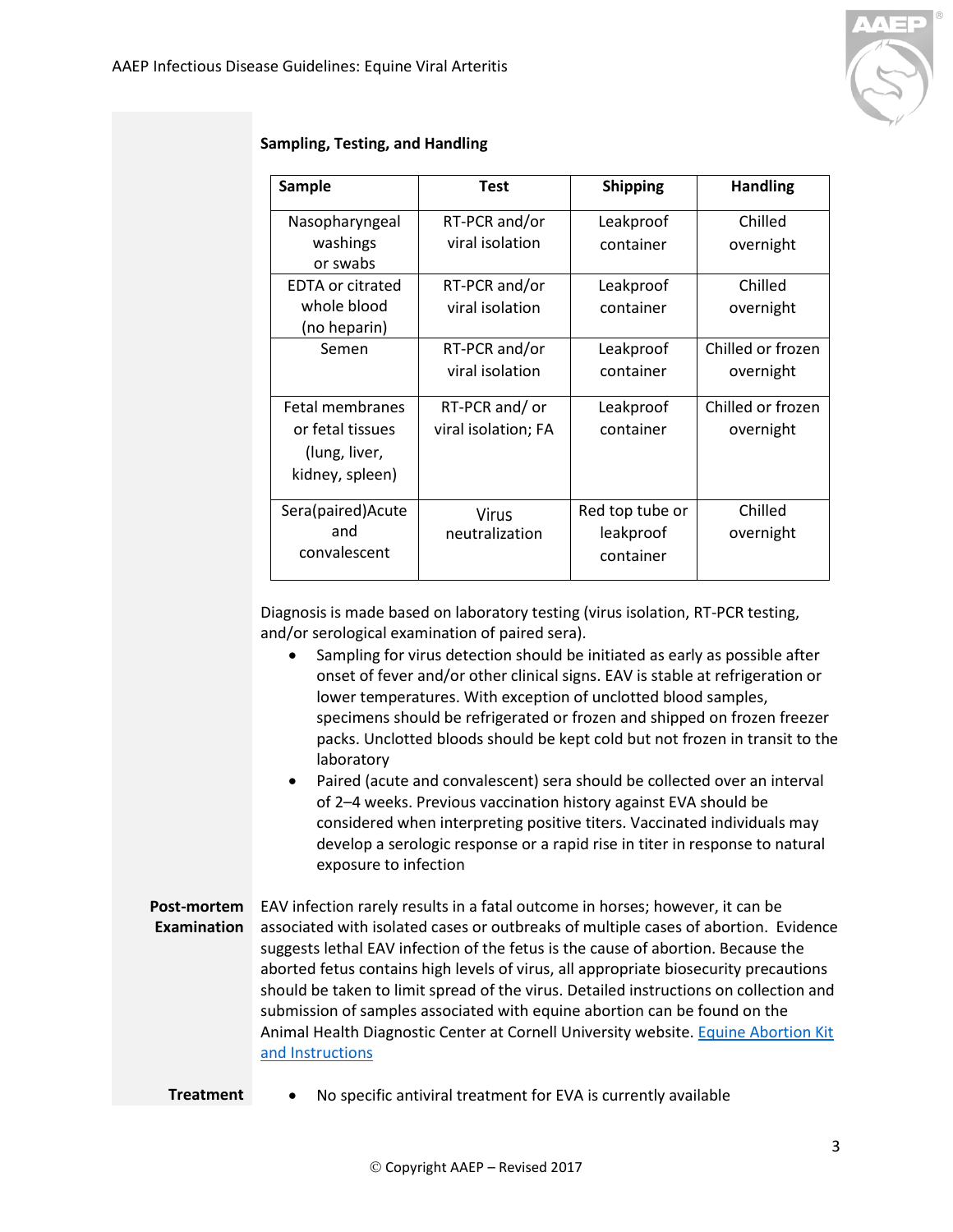

<span id="page-3-2"></span><span id="page-3-1"></span><span id="page-3-0"></span>

|                                                                                                  | Symptomatic treatment is indicated in moderate to severe clinical cases of<br>$\bullet$<br>the disease, and is especially important in affected stallions<br>Elimination of carrier state is problematic. Non-surgical strategies to<br>$\bullet$<br>promote the elimination of the carrier state in the stallion are not yet fully<br>validated. Use of GnRH antagonist may facilitate clearance in some<br>stallions<br>Immunization with GnRH has been associated with elimination of the carrier state in<br>some animals.                                                                                                                                                                                                                                                                                                                                                                                                                                                                                                                                                                                                                                                                                                                                                                                                                                                                                                                                                                                                                                           |
|--------------------------------------------------------------------------------------------------|--------------------------------------------------------------------------------------------------------------------------------------------------------------------------------------------------------------------------------------------------------------------------------------------------------------------------------------------------------------------------------------------------------------------------------------------------------------------------------------------------------------------------------------------------------------------------------------------------------------------------------------------------------------------------------------------------------------------------------------------------------------------------------------------------------------------------------------------------------------------------------------------------------------------------------------------------------------------------------------------------------------------------------------------------------------------------------------------------------------------------------------------------------------------------------------------------------------------------------------------------------------------------------------------------------------------------------------------------------------------------------------------------------------------------------------------------------------------------------------------------------------------------------------------------------------------------|
| Shedding of<br><b>Virus</b><br><b>Following</b><br><b>Resolution of</b><br><b>Clinical Signs</b> | Carrier stallions shed EAV constantly in semen, but not via the respiratory tract, in<br>urine, nor is it present in blood. Only stallions and sexually mature colts can<br>develop the carrier state.                                                                                                                                                                                                                                                                                                                                                                                                                                                                                                                                                                                                                                                                                                                                                                                                                                                                                                                                                                                                                                                                                                                                                                                                                                                                                                                                                                   |
| Environmental<br><b>Persistence</b>                                                              | The virus is heat sensitive but can persist at freezing temperatures for extended<br>periods of time.                                                                                                                                                                                                                                                                                                                                                                                                                                                                                                                                                                                                                                                                                                                                                                                                                                                                                                                                                                                                                                                                                                                                                                                                                                                                                                                                                                                                                                                                    |
| <b>Specific Control</b><br><b>Measures</b>                                                       | <b>Biosecurity Guidelines</b><br>Control measures are primarily directed at restricting viral spread in breeding<br>populations to a) minimize risk of virus-related abortions, deaths in young foals<br>and b) prevent establishment of the carrier state in stallions and sexually mature<br>colts.<br>Specific measures to prevent/control EVA on breeding farms include:<br>Identify of any carrier stallions<br>$\bullet$<br>Separately manage any carrier stallions<br>$\bullet$<br>Vaccinate non-carrier stallions annually<br>$\bullet$<br>Restrict breeding carrier stallions to EVA vaccinated mares or mares<br>$\bullet$<br>naturally seropositive for antibodies to EAV<br>Isolate mares bred with infective semen for the first time from EAV<br>seronegative horses for 3 weeks.<br>Screen semen intended for AI use for virus, particularly if imported<br>Observe sound management practices, especially of pregnant mares<br>Vaccinate colt (male) foals between 6 and 12 months of age to prevent<br>$\bullet$<br>possible development of carrier state later in life<br>Under circumstances of intensive management and limited facilities, it is<br>$\bullet$<br>advisable to consider vaccination of all at-risk animals<br>In the Event of an Outbreak at a Performance Event<br>Although there have been a number of extensive occurrences of EVA at racetracks,<br>shows, etc., these have been so infrequent that no control programs have been<br>developed specifically to prevent the introduction and spread of EAV in such<br>situations. |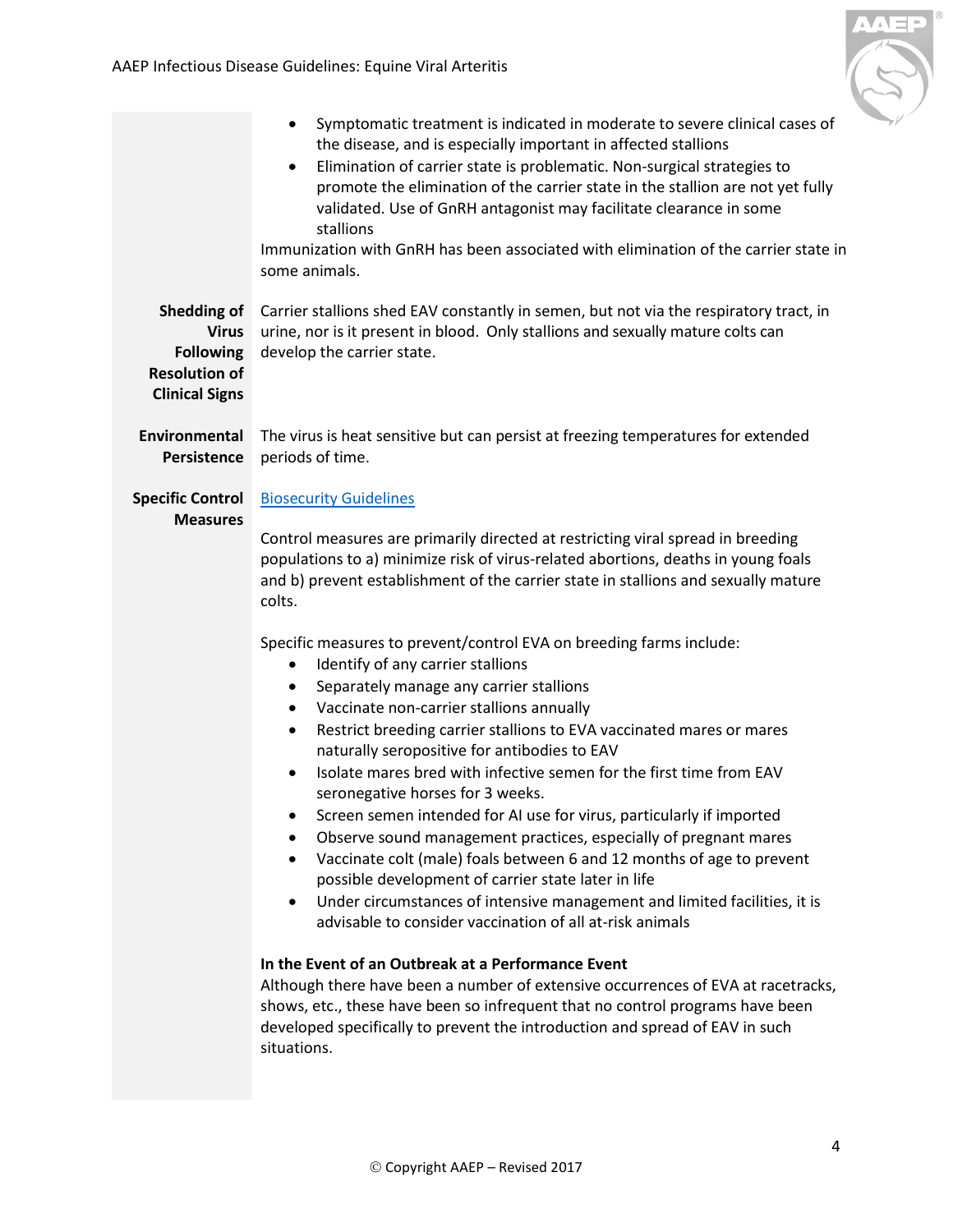

## [Biosecurity Tool Kit Recommendations for Equine Events](https://www.cdfa.ca.gov/ahfss/animal_health/pdfs/Biosecurity_Toolkit_Part_1.pdf)

Where outbreaks occur at performance events, clinically normal horses housed within the primary perimeter may be permitted segregated exercise periods outside the perimeter. Precautions should be taken, and may include:

- Exercise scheduled *after* general population's exercise period to avoid potential virus transfer to unaffected horses/barns by exercise riders
- Access to starting gate or similar equipment denied
- Restricted use of ponies/out-riders' horses- horses housed within the primary perimeter may only be escorted by horses housed within the same facility
- Direct horse-to-horse contact is to be avoided
- Prompt post-contact use of hand sanitizer or hand washing with soap by any individual who has had contact with horses during exercise

### **Vaccination**

The vaccine has been used successfully to curtail the spread of EVA in large outbreaks of the disease. In the face of an outbreak, vaccination of exposed but clinically normal horses can be resorted to as a part of a control program.

### Considerations:

- Primary vaccination provides protection from clinical disease for at least 1–3 years. First time vaccination may not prevent re-infection or potential replication of challenge virus
- Revaccination results in an enhanced serologic response
- It is recommended that at-risk stallions be re-vaccinated annually
- Stallions **must** be screened serologically before primary vaccination Implications regarding export must be considered when vaccinating atrisk horses
- Currently it is not possible to differentiate a vaccinated horse from one naturally infected via serology
- All teaser stallions and nurse mares should be vaccinated
- 'Pony' horses/outriders' horses/catch horses (or those with close contact to multiple horses) should be vaccinated or withdrawn from use until vaccinated

Note: Approximately 50% of vaccinated horses may experience a brief period of viremia during the week following vaccination and some may shed low levels of virus into the respiratory tract for a few days. Risk of respiratory transmission of vaccine virus is very minimal.

<span id="page-4-0"></span>Release of Release of animals from isolation can be considered 4 weeks after the last case of **Animals from**  EVA or confirmed case of EAV infection. Animals can be released if virus detection **Isolation** tests (nasal/pharyngeal swab and blood) are negative. After all animals have been released from isolation, thorough disinfection of the area holding facility should be undertaken.